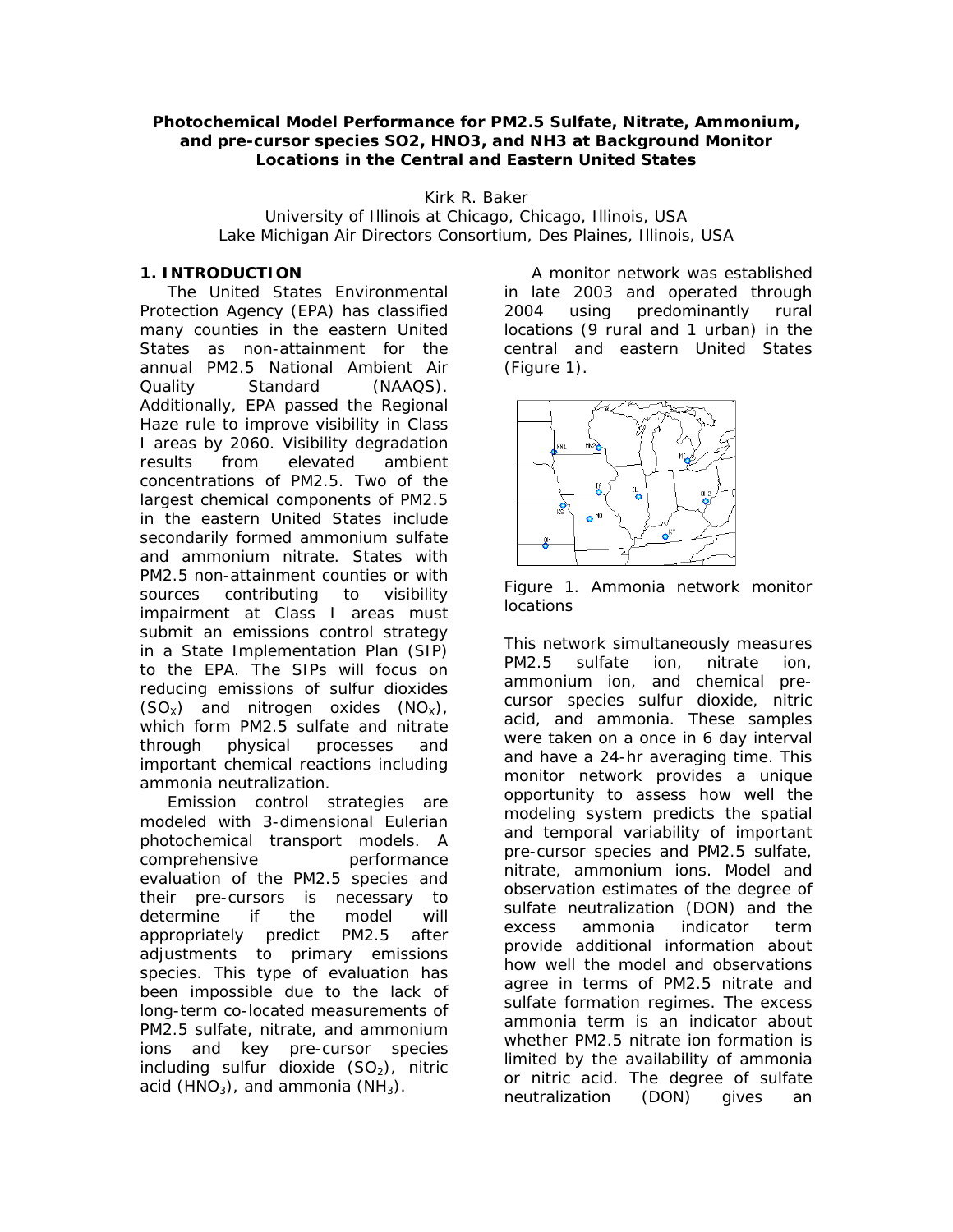indication about whether PM2.5 sulfate ion is fully or partially neutralized with ammonium.

# **2. METHODS**

 The Comprehensive Air Quality Model with Extensions (CAMx) version 4.30 is a 3-dimenstional Eulerian photochemical transport model that uses state of the science routines to model particulate matter formation and removal processes over a large modeling domain (Nobel et al. 2002; Chen et al. 2003; Morris, Mansell, Tai, 2004). The model is applied with ISORROPIA inorganic chemistry, SOAP organic chemistry, regional acid deposition model (RADM) aqueous phase chemistry, and an updated carbon-bond IV (CB4) gas phase chemistry module (ENVIRON, 2005; Nenes et al, 1998; Carter, 1996). Inputs to CAMx include initial and boundary concentrations, meteorological variables, pollutant emissions, and landuse information.

 Boundary conditions represent pollution inflow into the model from the lateral edges of the grid and initial conditions provide an estimation of pollution that already exists. The annual model simulation has two weeks of spin-up to minimize initial condition influence. The initial and boundary conditions are based on monthly averaged species output from an annual (calendar year 2002) application of the GEOS-CHEM global chemical transport model (Jacob et al, 2005; Bey et al, 2001).

 Emissions data is processed using the EMS-2003 emissions model (Wilkinson et al, 1994). Anthropogenic emission estimates are made for a weekday, Saturday, and Sunday for each month. The biogenic emissions are day-specific. Volatile organic compounds are speciated to the CB4 chemical speciation profile (Carter, 1996). Ammonia emissions are based on the Carnegie Mellon University ammonia model (July 2004 version)

using 2002 census of agriculture data (Strader et al. 2005; Pinder et al., 2004; Goebes et al., 2003).

 Meteorological input data for the photochemical modeling runs are processed using the National Center for Atmospheric Research (NCAR) 5th generation Mesoscale Model (MM5) version 3.6.1 (Dudhia, 1993; Grell et al, 1994). Important meteorological model parameterizations and physics options include mixed phase (Reisner1) microphysics, Kain-Fritsch 2 cumulus scheme, Rapid Radiative Transfer Model, Pleim-Chang planetary boundary layer (PBL), and the Pleim-Xiu land surface module. These parameters and options are selected as an optimal configuration for the central United States based on multiple MM5 simulations using a variety of physics and configuration options (Johnson, 2003).

 All models are applied with a Lambert projection centered at (-97, 40) and true latitudes at 33 and 45. The photochemical modeling domain consists of 97 cells in the X direction and 90 cells in the Y direction covering the central and eastern United States with square 36 km grid cells (Figure 2). CAMx4 is applied with the vertical atmosphere resolved with 16 layers up to approximately 15 km above ground level.



Figure 2. CAMx4 36 km modeling domain (dark yellow box) and MM5 36 km domain (light yellow box).

Performance metrics used to describe model performance include mean bias,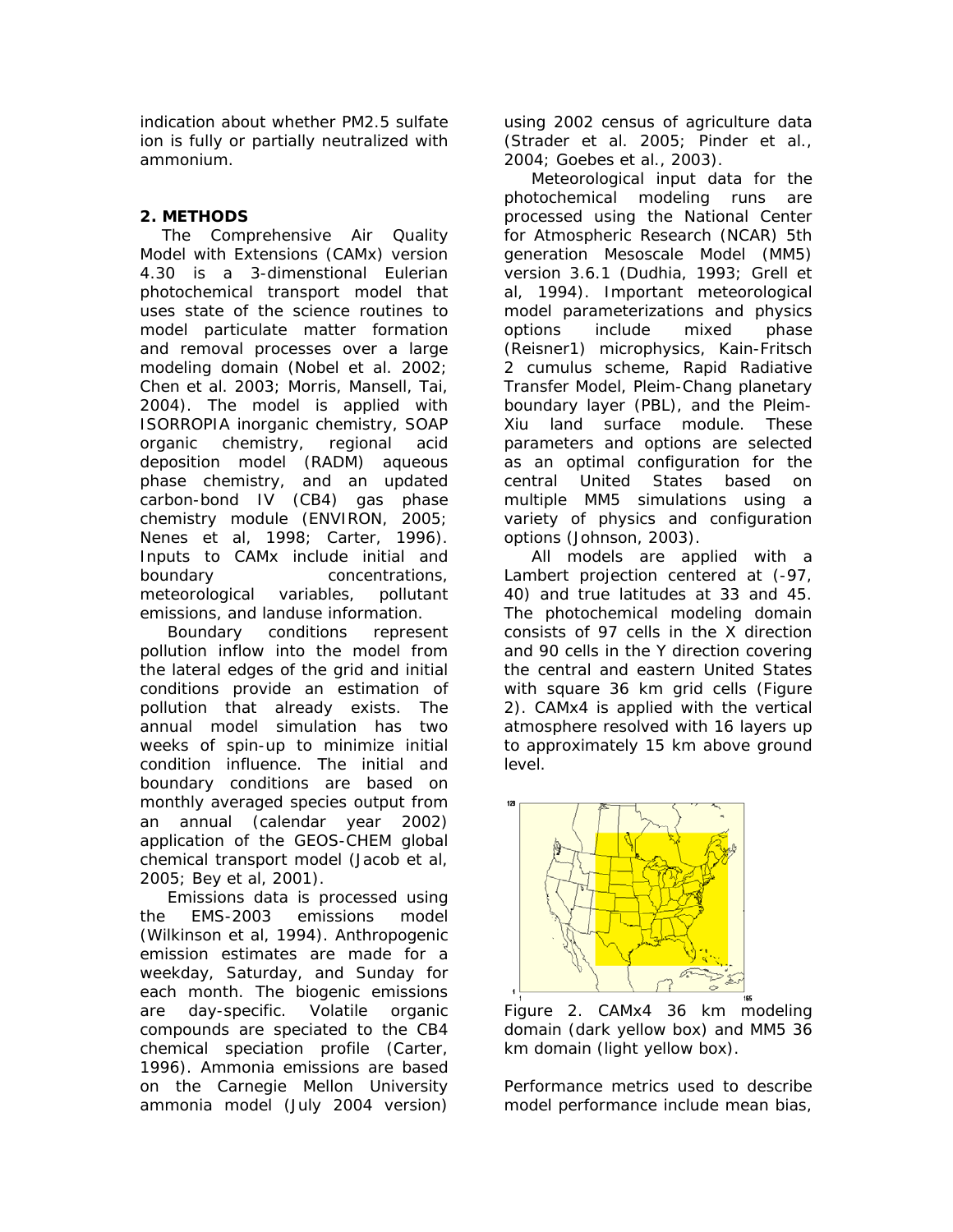gross error, fractional bias, and fractional error (Table 1) (Boylan et al, 2006). Performance metrics include all non-negative data points unless data censoring is specifically notated. The bias and error metrics are used to describe performance in terms of the measured concentration units  $(\mu g/m^3)$ and the fractional metrics describe performance as a percent.

Table 1. Model Performance Metrics

| Mean Bias                      | $\frac{1}{N \times M} \sum_{i=1}^{N}$<br>$(P_i^j - Q_i^j)$                                                        |
|--------------------------------|-------------------------------------------------------------------------------------------------------------------|
| Gross Error                    | $=\frac{1}{N \times M} \sum_{i=1}^{N} \sum_{j=1}^{N}  P_i^j - O_i^j $                                             |
| Mean<br><b>Fractional Bias</b> | $\frac{1}{N \times M} \sum_{i=1}^{N} \sum_{i=1}^{N} \left[ 2 \times \frac{F_i^2 - O_i^2}{P_i^2 + O_i^2} \right]$  |
| Fractional<br>Gross Error      | $=\frac{1}{N \times M} \sum_{i=1}^{N} \sum_{i=1}^{M} \left  2 \times \frac{P_i^j - Q_i^j}{P_i^j + Q_i^j} \right $ |
| P=model                        | prediction; O=observation;                                                                                        |

N=number of days; M=number of monitors

The best possible model performance is when the bias and error metrics approach 0. The fractional metrics are bounded by 200%, which is considered very poor performance.

 An indicator of whether PM2.5 nitrate ion formation is limited by the availability of nitric acid or ammonia is the excess ammonia term (Blanchard et al, 2000). All the terms in the equation below are expressed in units of μmole/m $^3$ .

Excess Ammonia =  $NH_3 + NH_4 +$  - $2*SO_4 = -NO_3 - HNO_3$ 

When the excess ammonia term is less than 0 then PM2.5 nitrate formation would be ammonia limited and when the term is greater than 0 then PM2.5 nitrate formation is nitric acid limited. The degree of sulfate neutralization (DON) is estimated to determine whether sulfate is completely acidic, fully neutralized by ammonia, or in between.

$$
DON = \frac{[NH4]/18 - [NO3]/62}{[SO4]/96}
$$

There are 2 moles of ammonium for every mole of sulfate when sulfate is fully neutralized in the form of ammonium sulfate, giving a DON value of 2. If DON is 1, then sulfate would be ammonium bisulfate and particulate sulfuric acid when DON is 0.

### **3. RESULTS and DISCUSSION**

 An examination of the mean bias for all monitor locations and entire modeling period show a regional overprediction of total sulfate  $(SO_2 + SO_4^-)$ , but good relationship between prediction-observation pairs (mean bias=5.05  $\mu$ g/m<sup>3</sup> and  $r^2$ = .54). This over-prediction is dominated by sulfur dioxide (mean bias=4.00  $\mu$ g/m<sup>3</sup>). The large bias for only sulfur dioxide suggests PM2.5 sulfate formation in the model is not always limited by sulfur dioxide availability in the eastern and central United States. Total nitrate  $(HNO<sub>3</sub>+NO<sub>3</sub>)$  is slightly over-predicted by the model (mean bias=1.22  $\mu$ g/m<sup>3</sup> and r<sup>2</sup>= .28). NH<sub>x</sub>  $(NH_3 + NH_4^+)$  has little overall bias (mean bias=0.13  $\mu$ g/m<sup>3</sup> and  $r^2$ = .13).

 Since the modeling system will be used to support regulatory applications to reduce PM2.5 ammonium sulfate and ammonium nitrate, performance is examined when these species are highest. Model performance for PM2.5 sulfate ion is best in the summer (fractional bias=36%,  $r^2$ =.57) when ambient concentrations are highest. PM2.5 nitrate ion performance has a fractional bias of -19% and 41% in the winter and fall seasons respectively. The prediction-observation pairs are well correlated for winter ( $r^2$ =.49) and fall  $(r^2 = .39)$ seasons. PM2.5 ammonium performance is best during the winter and summer months when concentrations tend to be highest with a fractional bias of 0% and 79% for winter and summer.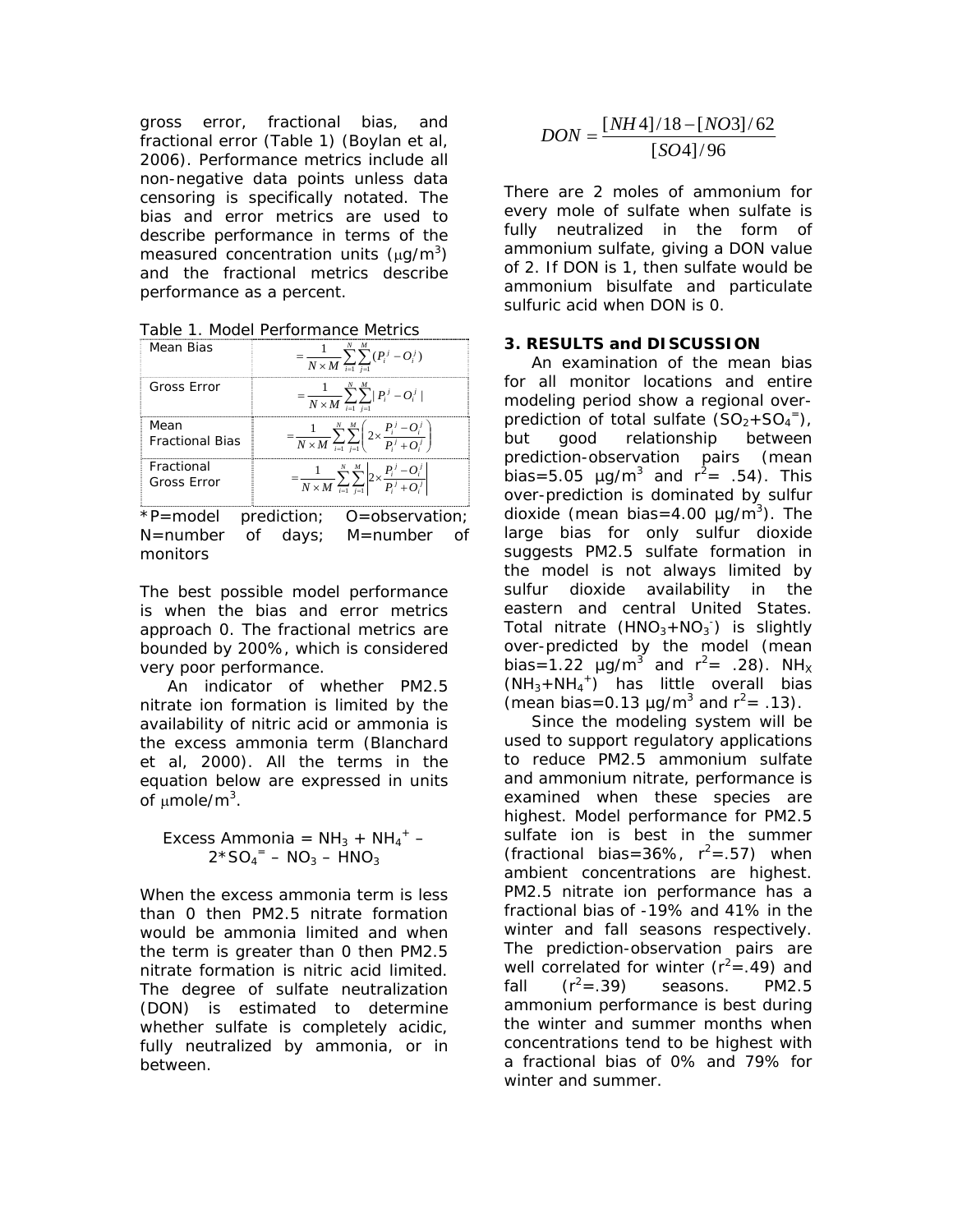Scatter-plots in Figure 3 show the prediction-observation relationship for each of the species.



Figure 3. Observations and Model Predictions of  $NH_3$ ,  $NH_4$ <sup>+</sup>, HNO<sub>3</sub>, NO<sub>3</sub><sup>-</sup>, SO<sub>2</sub>, and SO<sub>4</sub><sup>=</sup> ( $\mu$ g/m<sup>3</sup>)

A visual examination of the scatterplots shows the photochemical model does well at predicting concentrations of PM2.5 species even though the precursor species are not as consistently well predicted.

 The mean bias metric estimated by station over all days is shown in Figure 4. The mean bias for each species is fairly similar from site to site suggesting systematic biases in the modeling process rather than specific local emission inventory deficiencies. The MN2 site is the only site to overpredict ammonia concentrations. MN2 is also unique in that the bias for PM2.5 sulfate ion is higher than the bias for sulfur dioxide. At the other monitor locations the model overprediction bias for sulfur dioxide is much higher than the bias for PM2.5 sulfate ion.



Figure 4. Bias metric by Site

 The mean bias metric averaged over all sites by season is shown in Figure 5. Ammonia is under-predicted in the winter and spring months and has little bias in the summer and fall.



Figure 5. Bias metric by season

PM2.5 nitrate ion is over-predicted in the fall and slightly under-predicted in the winter months. Sulfur dioxide and PM2.5 ammonium ion have their largest over-prediction bias in the fall months. PM2.5 nitrate underprediction in the winter months is partly symptomatic of PM2.5 sulfate over-predictions. The PM2.5 sulfate ion is keeping ammonia sequestered that would otherwise be free to react with nitric acid and form PM2.5 ammonium nitrate.

 Measurements of sulfur dioxide and nitric acid at the ammonia monitor network may be under-estimated. Monthly averaged nitric acid and sulfur dioxide concentrations at 24 Midwest CASTNET monitors, 9 ammonia network monitors, and model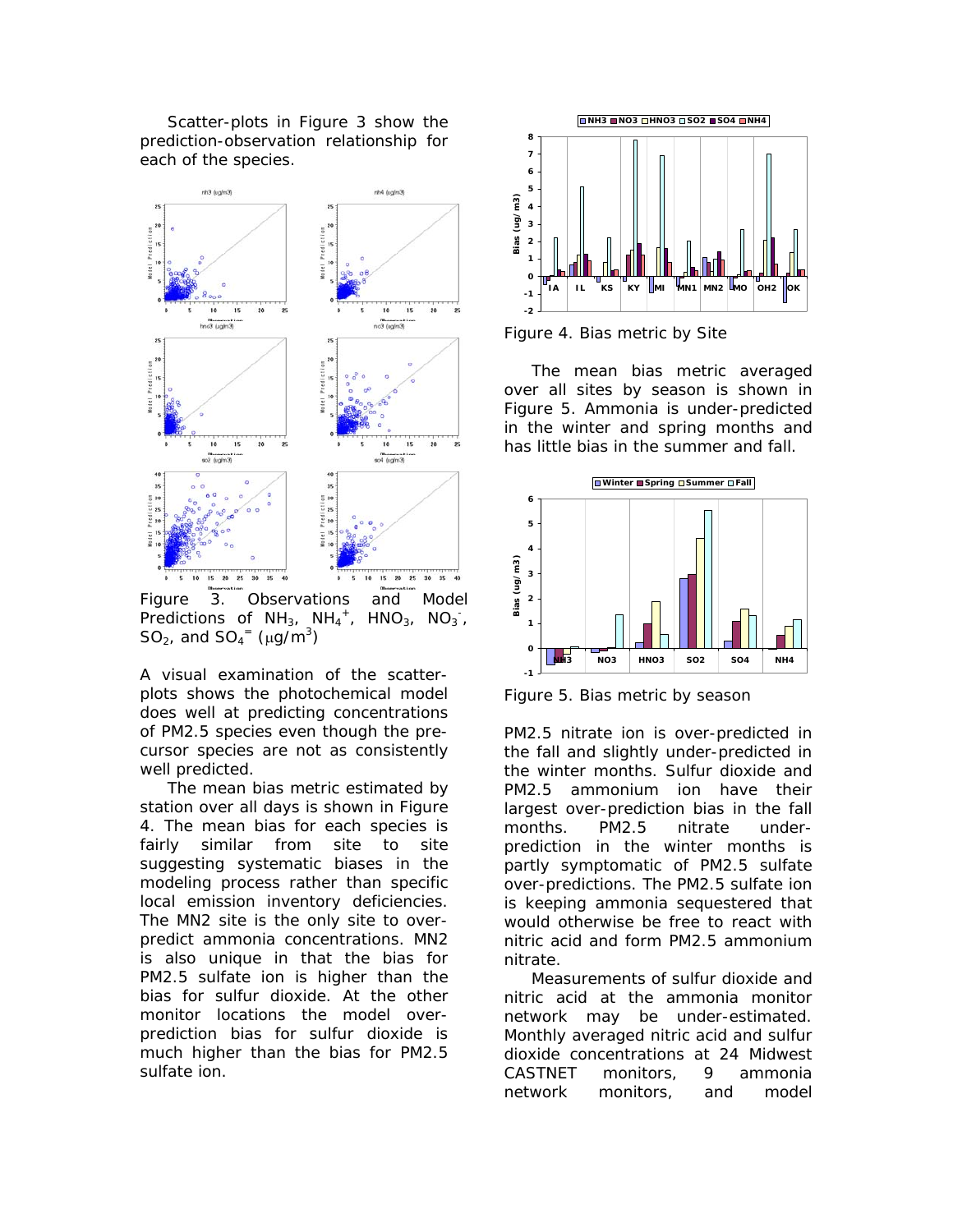predictions at the ammonia network locations are compared in Figure 6.



Figure 6. Monthly concentrations of  $SO<sub>2</sub>$  (top) and  $HNO<sub>3</sub>$  (bottom)

The modeling system appears to overpredict  $SO<sub>2</sub>$ , particularly in the late summer and early fall months. It also shows that  $SO<sub>2</sub>$  tends to be underestimated at ammonia network monitors and performance compared to these observations might make  $SO<sub>2</sub>$ performance to appear unrealistically degraded. The ammonia network monitors also appear to undermeasure nitric acid. Model estimates of nitric acid fall in line with the observed values in the colder months and are higher during the warmer months.

 Excess ammonia is an indicator term used to describe PM2.5 nitrate formation in terms of ammonia or nitric acid limitation. Excess ammonia predicted by the modeling system is compared to the same term estimated with observed data (Figure 7).



Figure 7. Excess Ammonia Indicator Term

PM2.5 nitrate formation is limited by nitric acid availability when the excess ammonia term is greater than 0 and limited by ammonia when the term is less than 0. The modeling system tends to be nitric acid limited more often than seen in observations. This result is not entirely un-expected since the modeling system slightly underpredicts ammonia and nitric acid is under-measured. In general, the modeling system and ambient observations tend to agree on whether PM2.5 nitrate formation is nitric acid or ammonia limited. This improves confidence that the modeling system estimates of PM2.5 nitrate ion will respond appropriately to changes in emissions pre-cursors.

 The modeling system performance in predicting the degree of sulfate neutralization by ammonia is shown in Figure 8.



Figure 8. Degree of sulfate neutralization by ammonia

PM2.5 sulfate is almost always completely neutralized by ammonia in the modeling system. Observations suggest PM2.5 sulfate tends to be partially neutralized by ammonia, not usually fully neutralized to ammonium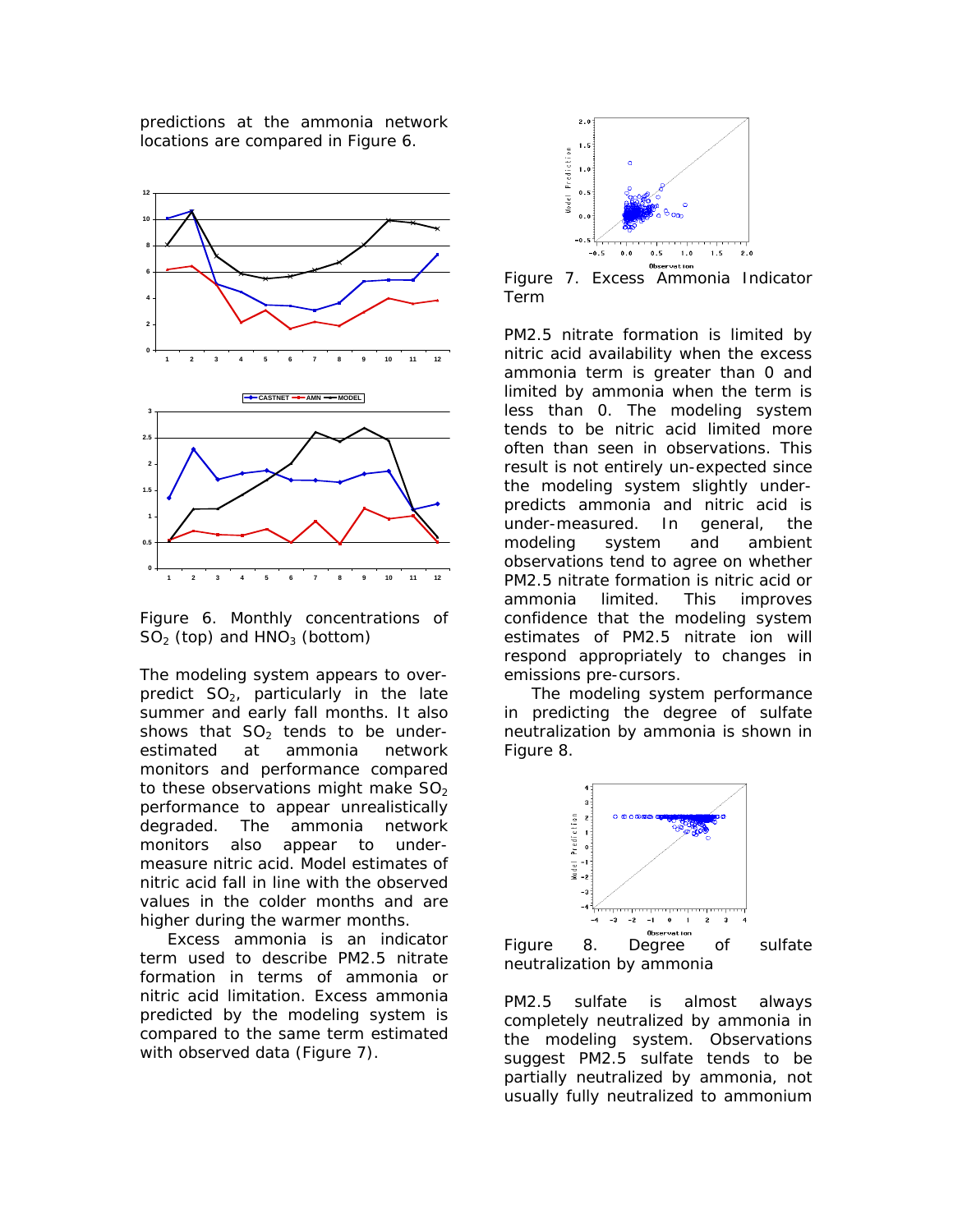sulfate. This suggests there should be more free ammonia gas in the photochemical model and less PM2.5 sulfate and PM2.5 ammonium. This type of scenario would potentially improve model performance to some degree for all 3 of these species.

 Model performance metrics are useful to quantitatively assess the skill of the model in predicting observations. It is unrealistic to expect the modeling system to predict observations with any more precision than which they can be measured. Observation collection methods are not perfect and an estimate of measurement uncertainty provides a useful benchmark for comparison to model performance metrics. Observation error is estimated by comparing measurements taken at the ammonia network sites with measurements taken from co-located networks that include IMPROVE and STN.

 Table 3 shows the relationship between the model predictions and observations and co-located observations. The co-located observation relationship provides an upper-bound benchmark for model performance that is much more realistic than the mathematical perfect relationship of 1.

Table 3. Model-Observation and Colocated observation  $r^2$  values

|                 | Model-Obs |      | Obs-Obs |      |
|-----------------|-----------|------|---------|------|
| Species         | N         | RSQ  | N       | RSQ  |
| NO3             | 487       | 0.44 | 463     | 0.77 |
| SO <sub>4</sub> | 536       | 0.49 | 510     | 0.71 |
| NH4             | 477       | 0.35 | 103     | 0.72 |
| SO2             | 558       | 0.52 | 42      | 0.86 |

Model estimates are well associated with observations. The weakest relationship between model estimates and observations is for  $NH_4^+$ . The variability between co-located observations suggests modelobservation relationships approaching 0.7 to 0.8 reflect excellent model performance. This also suggests an  $r^2$ 

of 1.0 would be impossible to achieve given the inherent variability between co-located observations. Error and fractional error model performance metrics are compared to the same metrics used to describe co-located observations in Table 4.

| Table 4. Model-Observation and co- |  |  |
|------------------------------------|--|--|
| located observation error and      |  |  |
| fractional error metrics           |  |  |

| Metric       |                          | Species Model-Obs <sup>1</sup> Model-Obs <sup>2</sup> |      | Obs-Obs |
|--------------|--------------------------|-------------------------------------------------------|------|---------|
| Frror        | NO <sub>3</sub>          | 12                                                    | 1.0  | 0.5     |
| <b>Frror</b> | SO <sub>2</sub>          | 4.5                                                   |      | 3.4     |
| Frror        | SO <sub>4</sub>          | 1.5                                                   | 12   | 0.8     |
| <b>Frror</b> | NH4                      | 0.9                                                   |      | 0.4     |
| Frac Frror   | NO <sub>3</sub>          | 85.9                                                  | 84.7 | 45.1    |
| Frac Frror   | SO <sub>2</sub>          | 96.6                                                  |      | 39.0    |
| Frac Frror   | SO <sub>4</sub>          | 52.1                                                  | 39.4 | 33.4    |
| Frac Frror   | NH4                      | 66.8                                                  |      | 42.5    |
|              | model v. ammonia network |                                                       |      |         |

*<sup>2</sup> model v. IMPROVE network*

The error and fractional error between the model estimates of PM2.5 nitrate and sulfate ions and IMPROVE network observations are also shown in Table 4. The model performance error is lower when comparing model estimates of PM2.5 sulfate and nitrate ions to IMPROVE observations. The error and fractional error for PM2.5 sulfate ion for model estimates compared to IMPROVE observations are very close to the error between the ammonia and co-located IMPROVE network observations. The error metrics for  $SO<sub>2</sub>$  are higher than for  $SO_4^-$ ,  $NO_3^-$ , or  $NH_4^+$ . However, the error estimated between co-located samples of  $SO<sub>2</sub>$  is also higher compared to  $SO_4^-$ , NO<sub>3</sub>, and NH<sub>4</sub><sup>+</sup>. A evaluation of model performance comparing  $SO<sub>2</sub>$  error to the error for other species might lead to a conclusion that performance for  $SO<sub>2</sub>$  is poor relative to these species, but relative to the error in co-located  $SO<sub>2</sub>$ measurements it is estimated as well as  $NO_3^-$ ,  $SO_4^-$ , and  $NH_4^+$ .

# **4. CONCLUSION**

Model performance is quite good for PM2.5 sulfate ion, PM2.5 nitrate ion, and PM2.5 ammonium ion. Performance for pre-cursor species sulfur dioxide, nitric acid, and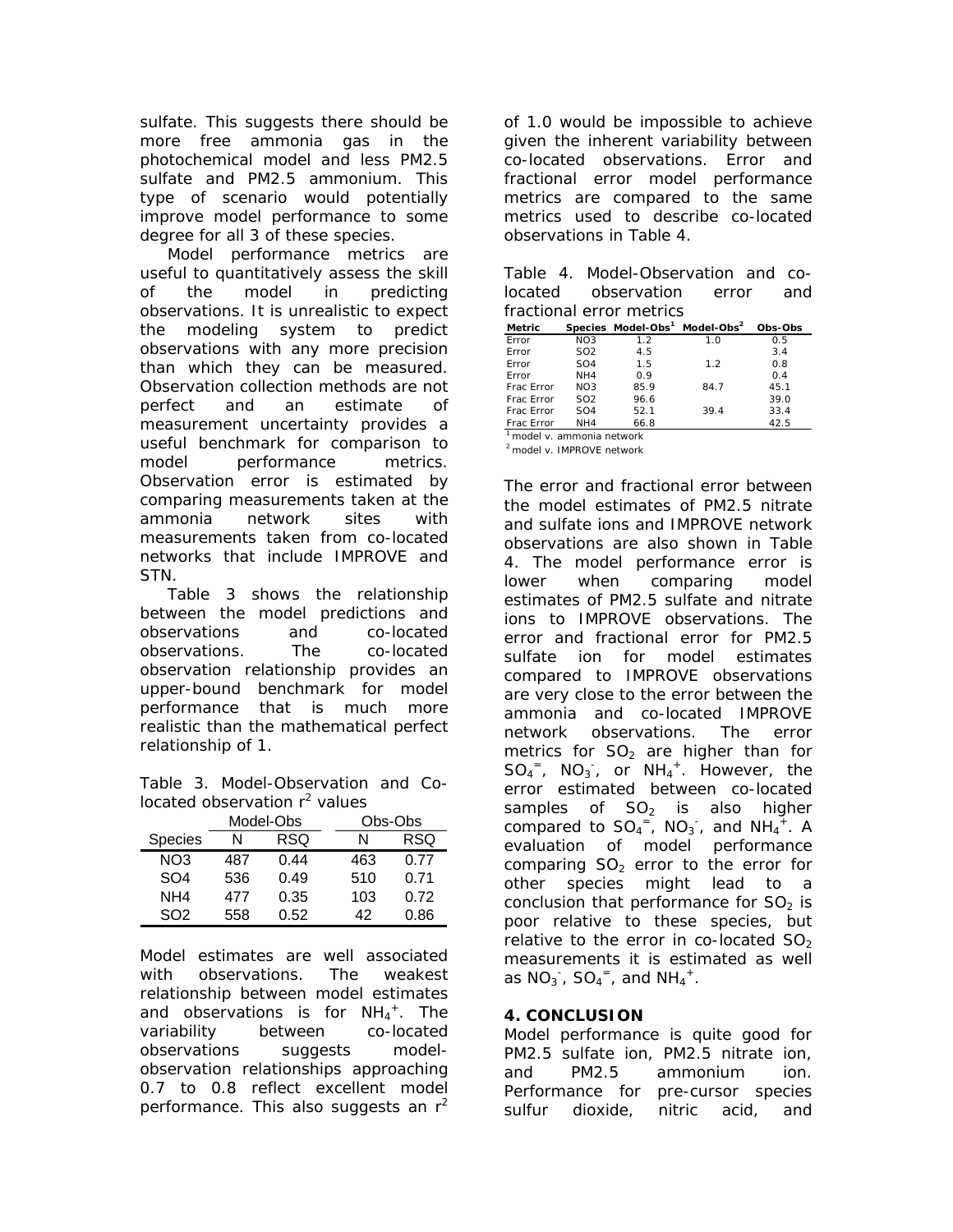ammonia is good but not as strong as the performance for the PM2.5 species. The pre-cursor species performance is better than quantified against the ammonia monitor network observations for sulfur dioxide and nitric acid as these species seem to be under-measured by the network. Sulfur dioxide is systematically overpredicted by the modeling system.  $SO<sub>2</sub>$ emissions are dominated by large electrical generating units and the emissions estimates are very good, which suggests deposition removal mechanisms are not efficiently removing  $SO<sub>2</sub>$  in the model. Ammonia tends to be under-predicted by the modeling system, especially during the winter and early spring months.

 PM2.5 nitrate formation is usually limited by the availability of nitric acid at these monitor locations based on the observation data. The model estimates of the excess ammonia indicator tend to agree with the observed estimate and improves confidence that model PM2.5 nitrate will respond appropriately to changes in pre-cursor emissions. Regulatory strategies will likely focus on reductions in  $NO<sub>x</sub>$  rather than ammonia to control PM2.5 ammonium nitrate so the modeling system matches up well to the intended application purpose.

### **5. REFERENCES**

Bey, I.; Jacob, D; Yantosca, R.; Logan, J.; Field, B.; Fiore, A.;Li, Q.; Liu, H.; Mickley, L.; Schultz, M. Global modeling of tropospheric chemistry with assimilated meteorology: Model description and evaluation, J. Geophys. Res., 106, 23,073-23,096, 2001.

Boylan, J. W.; Odman, M. T.; Wilkinson, J. G.; Russell, A. G. Integrated Assessment Modeling of Atmospheric Pollutants in the Southern Appalachian Mountains: Part II. Fine Particulate Matter and Visibility. J. Air

& Waste Management Association, 56: 12-22. January 2006.

Carter, W.P.L. (1996) Condensed Atmospheric Photooxidation Mechanisms for Isoprene. Atmos. Environ., 30, 4275-4290.

Chen, K. S., Y. T. Ho, C. H. Lai and Y.- M. Chou (2003) Photochemical modeling and analysis of meteorological parameters during ozone episodes in Kaohsiung, Taiwan, Atmospheric Environment, 37(13), 1811-1823.

Dudhia, J. A nonhydrostatic version of the Penn State/NCAR mesoscale model: Validation tests and simulation of an Atlantic cyclone and cold front, Mon. Wea. Rev., 121, 1493-1513, 1993.

ENVIRON International Corporation. 2005. User's Guide Comprehensive Air Quality Model with Extensions (CAMx4) Version 4.20. ENVIRON International Corporation, Novato, California. www.camx.com

Goebes MD, Strader R, Davidson CI. 2003. An ammonia emission inventory for fertilizer application in the United States. Atmospheric Environment 37, 2539-2550

Grell, G. A.; Dudhia, J.; Stauffer, D. A description of the Fifth Generation Penn State/NCAR Mesoscale Model (MM5), NCAR Tech. Note, NCAR TN-398-STR, 138 pp., 1994.

Jacob, D.; Park, R.; Logan, J., Documentation and Evaluation Of The Geos-Chem Simulation for 2002 Provided to the Vistas Group. June 24, 2005. djacob@fas.harvard.edu.

Johnson, M. Meteorological Modeling Protocol: IDNR 2002 Annual MM5 Application, 2003.